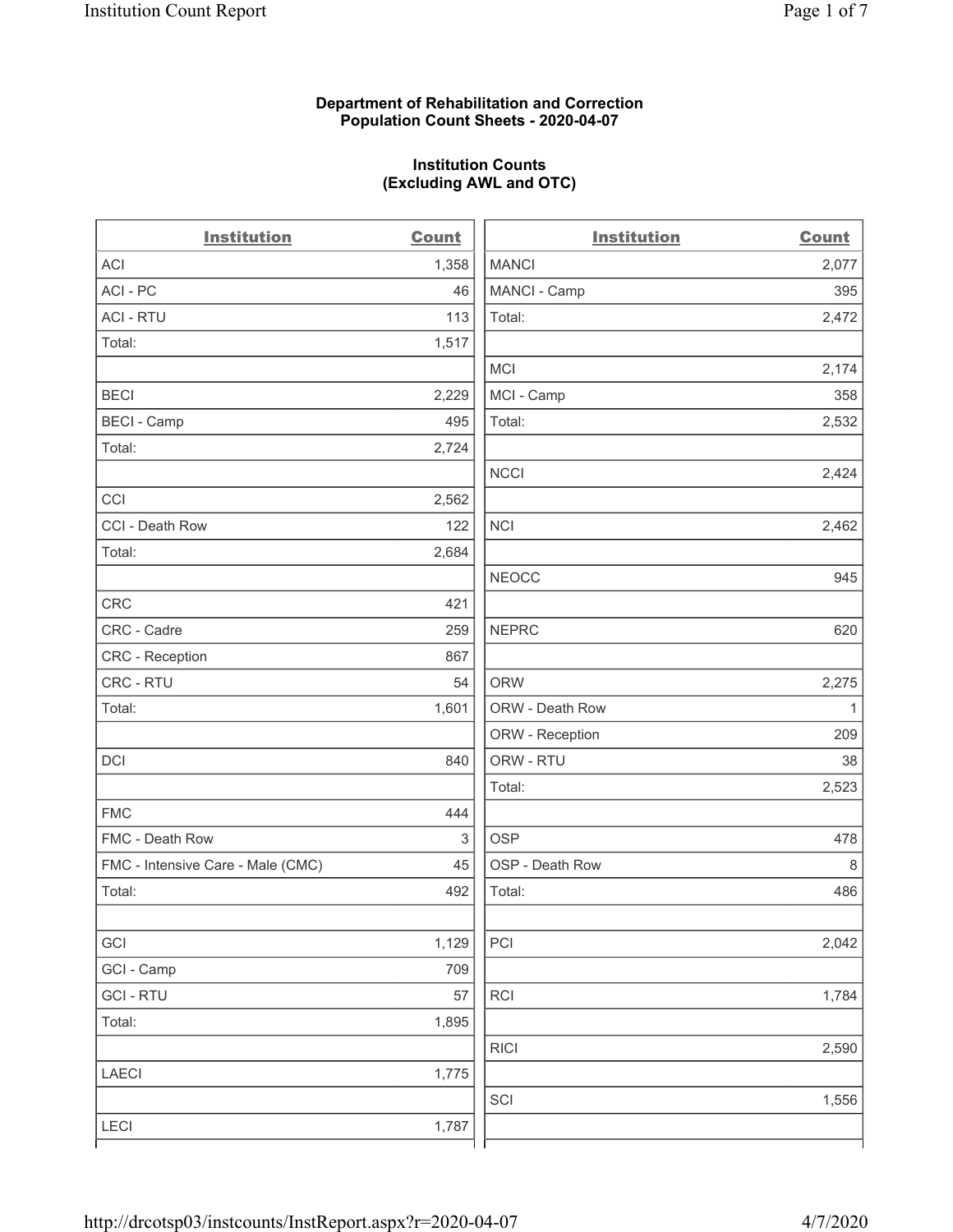| LECI - Camp              | 188   | <b>SOCF</b>    | 1,187                              |
|--------------------------|-------|----------------|------------------------------------|
| Total:                   | 1,975 | SOCF - RTU     | 47                                 |
|                          |       | Total:         | 1,234                              |
| LOCI                     | 2,304 |                |                                    |
|                          |       | <b>TCI</b>     | 1,031                              |
| <b>LORCI</b>             | 170   | TCI - Camp     | 435                                |
| LORCI - Cadre            | 142   | Total:         | 1,466                              |
| <b>LORCI - Reception</b> | 1,157 |                |                                    |
| Total:                   | 1,469 | <b>TOCI</b>    | 777                                |
|                          |       | TOCI - PC      | 152                                |
| <b>MACI</b>              | 979   | Total:         | 929                                |
| MACI - Minimum           | 1,262 |                |                                    |
| Total:                   | 2,241 | <b>WCI</b>     | 1,298                              |
|                          |       | <b>WCI-RTU</b> | 33                                 |
|                          |       | Total:         | 1,331                              |
|                          |       |                | 48,913<br><b>Total Population:</b> |

\* The Total Population includes 30 Offenders with Reason Codes 30 & 31. \*\* The Total Population includes 36 Offenders with Reason Code 0A.

# **Male Population by Security Level (Include AWL and Exclude OTC)**

| <b>Security Level</b>  |                   | <b>Body</b> | <b>AWL</b> | $(-OTC)$ | <b>Total</b> |
|------------------------|-------------------|-------------|------------|----------|--------------|
| <b>Total Level E</b>   |                   | 1,008       | 8          | 6        | 1,010        |
| Total Level 4          |                   | 1,622       | 9          | 6        | 1,625        |
| Total Level 3          |                   | 10,622      | 92         | 82       | 10,632       |
| Total Level 2          |                   | 16,680      | 127        | 81       | 16,726       |
| Total Level 1          |                   | 14,782      | 107        | 52       | 14,837       |
| <b>Total Death Row</b> |                   | 137         | 0          | 0        | 137          |
|                        | <b>Total Male</b> | 44,851      | 343        | 227      | 44,967       |

## **Female Population by Institution (Include AWL and Exclude OTC)**

| <b>Institution</b>     | <b>Body</b> | <b>AWL</b> | $(-OTC)$ | <b>Total</b> |
|------------------------|-------------|------------|----------|--------------|
| <b>DCI</b>             | 839         | 4          |          | 842          |
| <b>FMC</b>             | 5           |            |          | 5            |
| <b>NEPRC</b>           | 620         | 10         | 4        | 626          |
| <b>ORW</b>             | 2,275       | 25         | 13       | 2,287        |
| <b>ORW - Death Row</b> |             |            | 0        |              |
| ORW - Reception        | 209         |            | ◠        | 210          |
|                        |             |            |          |              |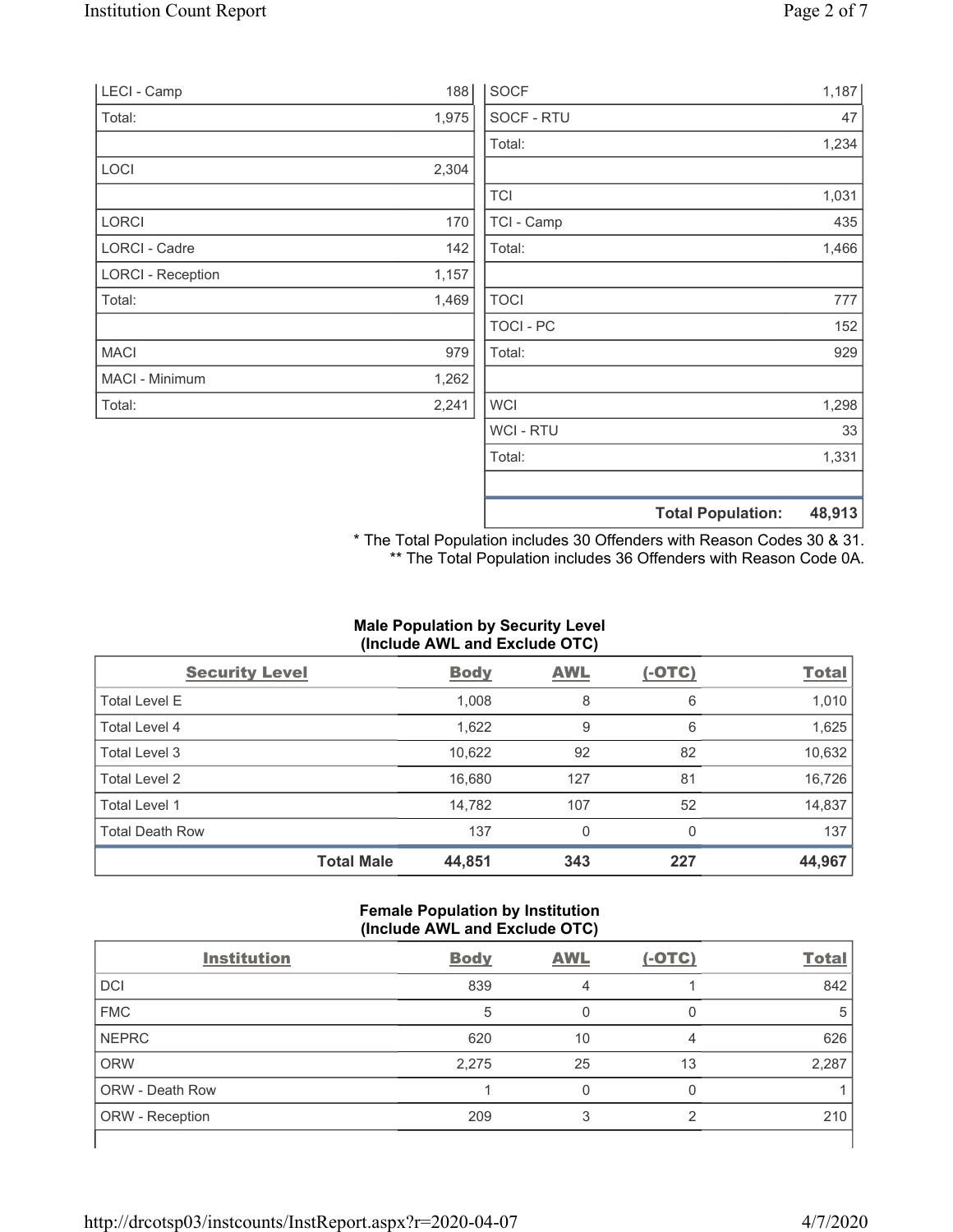| l ORW - RTU |                          | 38     |     |     | 38     |
|-------------|--------------------------|--------|-----|-----|--------|
|             | <b>Total Female</b>      | 3.987  | 42  | 20  | 4,009  |
|             |                          |        |     |     |        |
|             | <b>Total Population:</b> | 48,838 | 385 | 247 | 48,976 |

## **Male Population by Institution: Security Level 5 and E (Include AWL and Exclude OTC)**

| <b>Institution</b> | <b>Body</b>                   | <b>AWL</b>     | $(-OTC)$            | <b>Total</b>              |
|--------------------|-------------------------------|----------------|---------------------|---------------------------|
| ACI                | 1                             | $\mathbf 0$    | $\boldsymbol{0}$    | 1                         |
| CRC                | $\overline{2}$                | $\mathbf 0$    | $\mathsf{O}\xspace$ | $\sqrt{2}$                |
| CRC - Reception    | 1                             | $\mathbf 0$    | $\mathbf 0$         | 1                         |
| CRC - RTU          | 3                             | $\mathbf 0$    | $\boldsymbol{0}$    | $\ensuremath{\mathsf{3}}$ |
| <b>FMC</b>         | $\mathbf{1}$                  | $\mathbf 0$    | $\mathbf 0$         | 1                         |
| LECI               | 21                            | $\mathbf 0$    | $\boldsymbol{0}$    | 21                        |
| LORCI              | 1                             | $\mathbf 0$    | $\mathsf{O}\xspace$ | 1                         |
| <b>MACI</b>        | 16                            | $\mathbf{1}$   | 1                   | $16$                      |
| <b>MANCI</b>       | 12                            | $\mathbf 0$    | $\mathbf 0$         | 12                        |
| <b>NEOCC</b>       | 27                            | $\mathbf 0$    | $\boldsymbol{0}$    | 27                        |
| <b>OSP</b>         | 314                           | $\overline{2}$ | 1                   | 315                       |
| <b>RCI</b>         | 17                            | $\mathbf 0$    | $\mathsf{O}\xspace$ | 17                        |
| <b>SOCF</b>        | 432                           | $\overline{2}$ | $\overline{2}$      | 432                       |
| <b>TCI</b>         | $\overline{4}$                | $\mathbf{1}$   | 1                   | $\overline{4}$            |
| <b>TOCI</b>        | 137                           | $\overline{2}$ | 1                   | 138                       |
| <b>TOCI - PC</b>   | $\overline{2}$                | $\mathbf 0$    | $\mathbf 0$         | $\sqrt{2}$                |
| <b>WCI</b>         | 13                            | $\mathbf 0$    | $\mathsf 0$         | 13                        |
| WCI - RTU          | $\overline{4}$                | $\mathbf 0$    | $\mathbf 0$         | $\overline{4}$            |
|                    | <b>Total Level 5</b><br>1,008 | 8              | $6\phantom{1}6$     | 1,010                     |

# **Male Population by Institution: Security Level 4 (Include AWL and Exclude OTC)**

| <b>Institution</b>                | <b>Body</b> | <b>AWL</b> | $(-OTC)$ | <b>Total</b> |
|-----------------------------------|-------------|------------|----------|--------------|
| ACI                               | 5           |            |          |              |
| CRC                               |             |            |          |              |
| CRC - Reception                   | ◠           |            |          |              |
| CRC - RTU                         | 11          |            |          |              |
| <b>FMC</b>                        | 5           |            |          | :            |
| FMC - Intensive Care - Male (CMC) |             |            |          |              |
| <b>LOCI</b>                       |             |            | ⌒        |              |
| <b>LORCI</b>                      | 5           |            |          | 5            |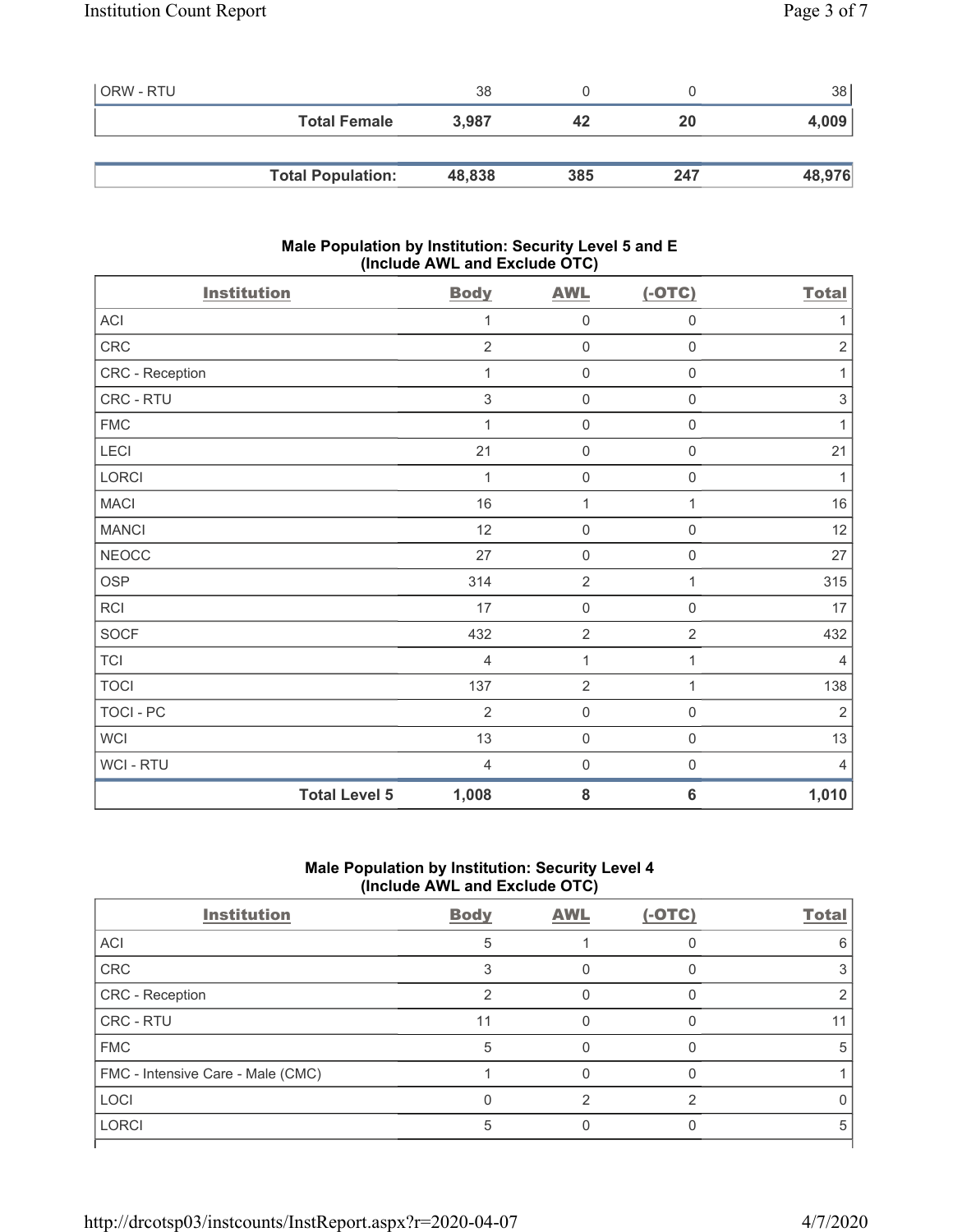| LORCI - Cadre            |       | 0        |   |       |
|--------------------------|-------|----------|---|-------|
| <b>LORCI - Reception</b> | 3     | 0        |   | 3     |
| <b>MACI</b>              | 17    | 0        |   | 17    |
| <b>OSP</b>               | 143   |          |   | 143   |
| <b>SOCF</b>              | 733   | 3        | 3 | 733   |
| SOCF - RTU               | 47    | 0        |   | 47    |
| <b>TOCI</b>              | 626   | 2        |   | 628   |
| <b>TOCI - PC</b>         | 15    | $\Omega$ | O | 15    |
| <b>WCI</b>               |       | 0        |   |       |
| WCI-RTU                  | 4     | 0        |   | 4     |
| <b>Total Level 4</b>     | 1,622 | 9        | 6 | 1,625 |

## **Male Population by Institution: Security Level 3 (Include AWL and Exclude OTC)**

| <b>Institution</b>                | <b>Body</b>    | <b>AWL</b>          | $(-OTC)$            | <b>Total</b>   |
|-----------------------------------|----------------|---------------------|---------------------|----------------|
| <b>ACI</b>                        | 21             | $\mathbf 0$         | $\mathsf 0$         | 21             |
| ACI-PC                            | 10             | $\mathbf 0$         | $\mathsf{O}\xspace$ | 10             |
| <b>BECI</b>                       | $\sqrt{2}$     | $\mathbf 0$         | $\mathsf 0$         | $\sqrt{2}$     |
| CCI                               | $\overline{2}$ | $\mathbf 0$         | $\mathsf{O}\xspace$ | $\overline{2}$ |
| CRC                               | 236            | $\hbox{9}$          | $\boldsymbol{9}$    | 236            |
| CRC - Cadre                       | 16             | $\mathbf 0$         | $\mathsf 0$         | 16             |
| CRC - Reception                   | 269            | $\,8\,$             | $\,8\,$             | 269            |
| CRC - RTU                         | 40             | $\mathsf{O}\xspace$ | $\mathsf{O}\xspace$ | 40             |
| <b>FMC</b>                        | 10             | $\mathbf{1}$        | $\mathsf{O}\xspace$ | 11             |
| FMC - Intensive Care - Male (CMC) | $\,$ 3 $\,$    | $\mathbf 0$         | $\mathsf{O}\xspace$ | $\sqrt{3}$     |
| GCI                               | $\mathbf{1}$   | $\mathbf 0$         | $\mathsf 0$         | $\mathbf{1}$   |
| <b>GCI-RTU</b>                    | $\mathbf{1}$   | $\mathbf 0$         | $\mathsf{O}\xspace$ | $\mathbf{1}$   |
| <b>LAECI</b>                      | 10             | $\mathbf 1$         | 1                   | 10             |
| LECI                              | 1,640          | $\mathbf 5$         | 5                   | 1,640          |
| LOCI                              | $\overline{4}$ | $\mathbf 0$         | $\mathbf 0$         | $\overline{4}$ |
| LORCI                             | 80             | 35                  | 33                  | 82             |
| LORCI - Cadre                     | 13             | $\mathbf 0$         | $\mathbf 0$         | 13             |
| <b>LORCI - Reception</b>          | 596            | $\overline{2}$      | $\mathbf{1}$        | 597            |
| <b>MACI</b>                       | 841            | $\overline{2}$      | $\overline{2}$      | 841            |
| <b>MANCI</b>                      | 1,955          | 10                  | $\overline{7}$      | 1,958          |
| MCI                               | 10             | $\mathbf 0$         | $\mathsf 0$         | 10             |
| <b>NCCI</b>                       | 19             | $\mathbf 0$         | $\mathsf{O}\xspace$ | 19             |
| <b>NCI</b>                        | $\mathfrak{S}$ | $\mathsf 0$         | $\mathsf 0$         | $\mathfrak{S}$ |
| <b>NEOCC</b>                      | 883            | $\mathbf 1$         | $\mathbf{1}$        | 883            |
| <b>OSP</b>                        | $\overline{2}$ | $\mathbf 0$         | $\mathbf 0$         | $\sqrt{2}$     |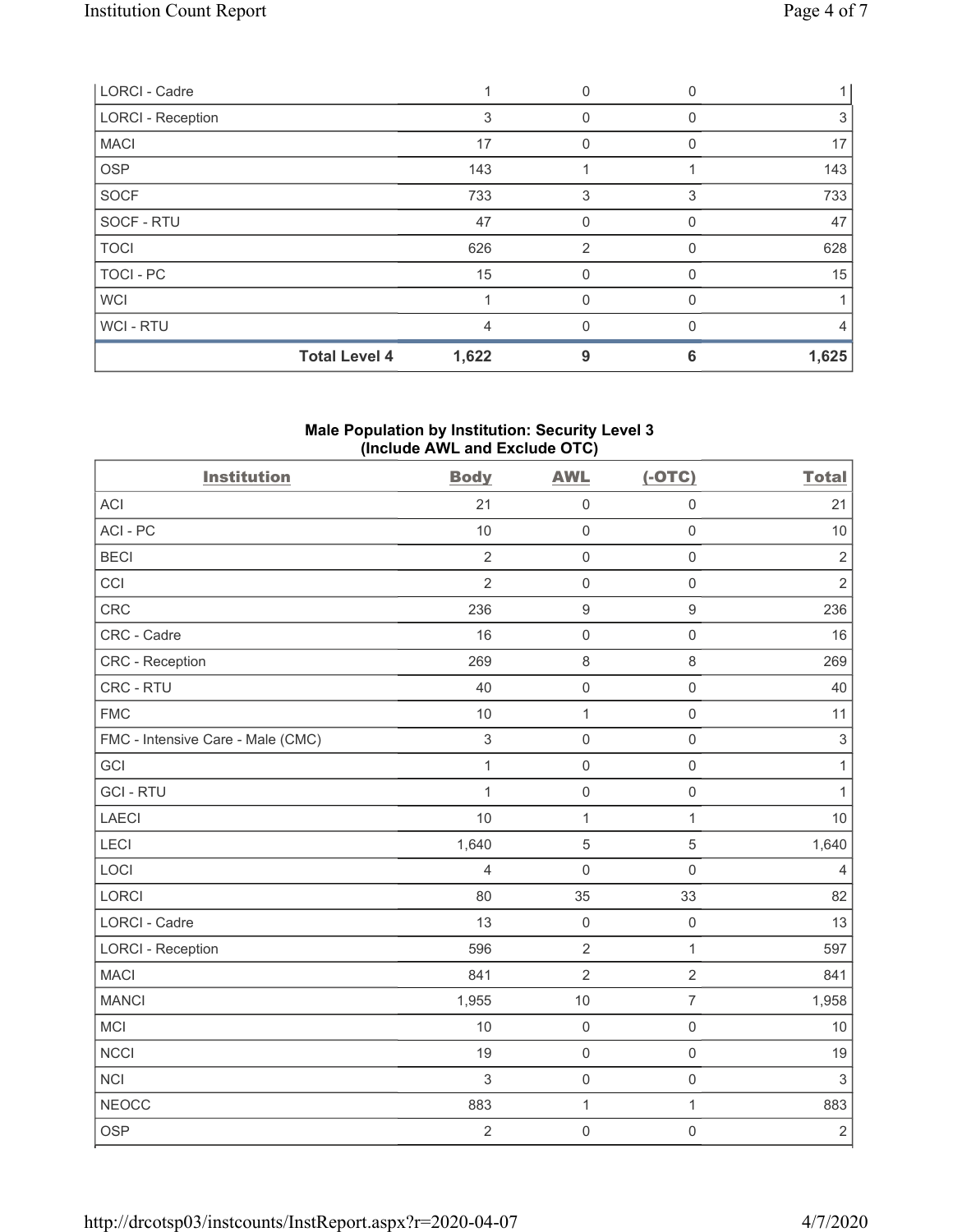| PCI              |                      | 51     | $\mathbf{0}$ | $\mathbf 0$ | 51     |
|------------------|----------------------|--------|--------------|-------------|--------|
| <b>RCI</b>       |                      | 1,575  | 4            | 4           | 1,575  |
| <b>RICI</b>      |                      | 19     | $\mathbf 0$  | 0           | 19     |
| SCI              |                      | 8      | $\mathbf 0$  | $\Omega$    | 8      |
| SOCF             |                      | 21     | $\mathbf{0}$ | $\Omega$    | 21     |
| <b>TCI</b>       |                      | 939    | 5            | 4           | 940    |
| TCI - Camp       |                      |        | $\mathbf 0$  | 0           |        |
| <b>TOCI</b>      |                      | 9      | 0            | 0           | $9\,$  |
| <b>TOCI - PC</b> |                      | 77     | $\mathbf{0}$ | 0           | 77     |
| <b>WCI</b>       |                      | 1,234  | 9            | 7           | 1,236  |
| WCI-RTU          |                      | 21     | $\mathbf{0}$ | $\Omega$    | 21     |
|                  | <b>Total Level 3</b> | 10,622 | 92           | 82          | 10,632 |

#### **Male Population by Institution: Security Level 2 (Include AWL and Exclude OTC)**

| <b>Institution</b>                | <b>Body</b>  | <b>AWL</b>                | $(-OTC)$            | <b>Total</b> |
|-----------------------------------|--------------|---------------------------|---------------------|--------------|
| <b>ACI</b>                        | 746          | $\sqrt{2}$                | $\mathsf{O}\xspace$ | 748          |
| ACI-PC                            | 27           | $\mathbf 0$               | $\mathsf 0$         | 27           |
| <b>ACI - RTU</b>                  | 91           | $\mathbf 0$               | $\mathbf 0$         | 91           |
| <b>BECI</b>                       | 1,552        | 14                        | 8                   | 1,558        |
| <b>BECI - Camp</b>                | $\mathbf 1$  | $\boldsymbol{0}$          | $\mathsf{O}\xspace$ | $\mathbf{1}$ |
| CCI                               | 1,941        | 12                        | 8                   | 1,945        |
| <b>CRC</b>                        | 79           | $\sqrt{3}$                | $\overline{2}$      | 80           |
| CRC - Cadre                       | 243          | $\mathbf 0$               | $\mathbf 0$         | 243          |
| CRC - Reception                   | 269          | $\,8\,$                   | 6                   | 271          |
| CRC - Youth                       | $\mathbf 0$  | $\sqrt{2}$                | $\overline{2}$      | $\mathbf 0$  |
| <b>DCI</b>                        | $\mathbf{1}$ | $\mathbf 0$               | $\mathsf{O}\xspace$ | $\mathbf{1}$ |
| <b>FMC</b>                        | 18           | $\overline{2}$            | $\mathsf{O}\xspace$ | 20           |
| FMC - Intensive Care - Male (CMC) | 14           | $\mathbf 0$               | $\mathsf{O}\xspace$ | 14           |
| GCI                               | 486          | $\mathbf{1}$              | $\mathbf{1}$        | 486          |
| <b>GCI-RTU</b>                    | 42           | $\mathbf 0$               | $\mathbf 0$         | 42           |
| <b>LAECI</b>                      | 1,145        | 12                        | 10                  | 1,147        |
| LECI                              | 124          | $\mathbf{1}$              | $\mathsf{O}\xspace$ | 125          |
| LOCI                              | 1,413        | 11                        | 5                   | 1,419        |
| LORCI                             | 51           | 12                        | 10                  | 53           |
| <b>LORCI - Cadre</b>              | 124          | $\mathbf 0$               | $\mathsf{O}\xspace$ | 124          |
| <b>LORCI - Reception</b>          | 254          | $\mathbf 0$               | $\mathbf 0$         | 254          |
| <b>MACI</b>                       | 105          | $\ensuremath{\mathsf{3}}$ | $\overline{2}$      | 106          |
| <b>MANCI</b>                      | 78           | $\mathbf 1$               | 1                   | 78           |
| <b>MCI</b>                        | 1,635        | $\overline{4}$            | $\mathbf{1}$        | 1,638        |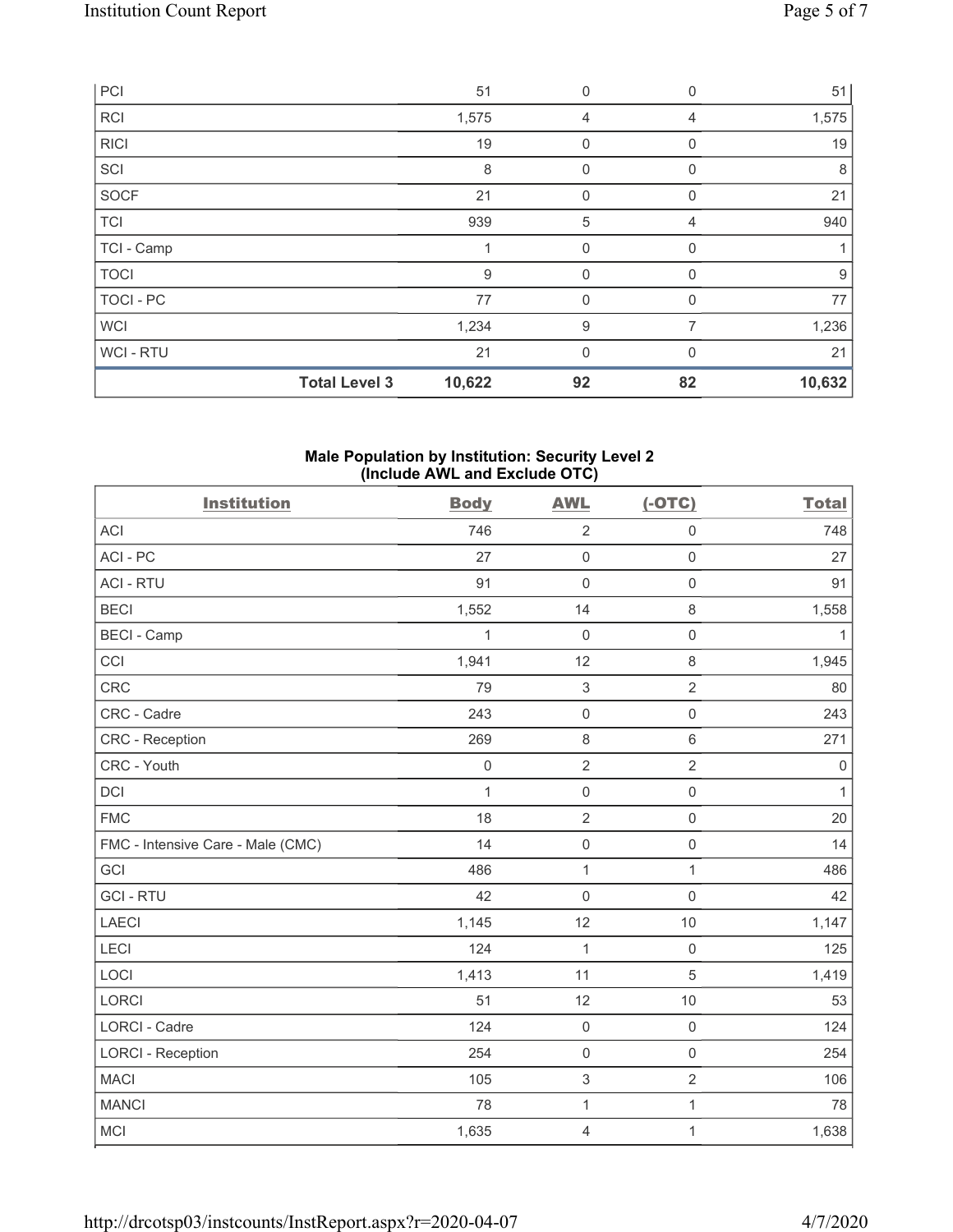|              | <b>Total Level 2</b> | 16,680 | 127            | 81           | 16,726 |
|--------------|----------------------|--------|----------------|--------------|--------|
| <b>WCI</b>   |                      | 50     | $\mathbf{0}$   | $\Omega$     | 50     |
| TOCI - PC    |                      | 57     | $\overline{0}$ | $\mathbf{0}$ | 57     |
| <b>TOCI</b>  |                      | 5      | $\mathbf{0}$   | $\mathbf{0}$ | 5      |
| <b>TCI</b>   |                      | 47     | 0              | 0            | 47     |
| <b>SOCF</b>  |                      |        | $\mathbf 0$    | 0            | 1      |
| SCI          |                      | 1,100  | 11             | 8            | 1,103  |
| <b>RICI</b>  |                      | 1,386  | 10             | 7            | 1,389  |
| <b>RCI</b>   |                      | 192    | 1              | 1            | 192    |
| PCI          |                      | 834    | 6              |              | 839    |
| <b>NEOCC</b> |                      | 35     | 0              | 0            | 35     |
| <b>NCI</b>   |                      | 1,416  | $\,6\,$        | 4            | 1,418  |
| <b>NCCI</b>  |                      | 1,118  | 5              | 4            | 1,119  |

#### **Male Population by Institution: Security Level 1 (Include AWL and Exclude OTC)**

| <b>Institution</b>                | <b>Body</b>    | <b>AWL</b>          | $(-OTC)$            | <b>Total</b>     |
|-----------------------------------|----------------|---------------------|---------------------|------------------|
| <b>ACI</b>                        | 585            | $\overline{2}$      | 0                   | 587              |
| ACI-PC                            | $9\,$          | $\mathsf{O}\xspace$ | $\mathsf{O}\xspace$ | $\boldsymbol{9}$ |
| <b>ACI - RTU</b>                  | 22             | $\mathsf{O}\xspace$ | $\mathbf 0$         | 22               |
| <b>BECI</b>                       | 674            | $\,8\,$             | 5                   | 677              |
| <b>BECI - Camp</b>                | 493            | $\mathsf{O}\xspace$ | $\mathsf{O}\xspace$ | 493              |
| CCI                               | 617            | $\sqrt{5}$          | $\overline{2}$      | 620              |
| CRC                               | 39             | $\mathsf{O}\xspace$ | $\mathbf 0$         | 39               |
| CRC - Reception                   | 321            | 5                   | $\overline{4}$      | 322              |
| <b>FMC</b>                        | 405            | $\mathfrak{Z}$      | $\mathsf{O}\xspace$ | 408              |
| FMC - Intensive Care - Male (CMC) | 27             | $\mathsf{O}\xspace$ | $\mathbf 0$         | 27               |
| GCI                               | 642            | 11                  | $\overline{4}$      | 649              |
| GCI - Camp                        | 709            | $\mathsf{O}\xspace$ | 0                   | 709              |
| <b>GCI-RTU</b>                    | 14             | $\mathsf 0$         | $\mathbf 0$         | 14               |
| <b>LAECI</b>                      | 620            | 10                  | $\overline{7}$      | 623              |
| LECI                              | 1              | $\overline{2}$      | $\mathbf{1}$        | $\overline{2}$   |
| LECI - Camp                       | 188            | $\mathbf 0$         | $\mathsf 0$         | 188              |
| LOCI                              | 887            | 3                   | $\mathbf{1}$        | 889              |
| <b>LORCI</b>                      | 33             | $\overline{4}$      | $\mathfrak{S}$      | 34               |
| LORCI - Cadre                     | $\overline{4}$ | $\mathsf{O}\xspace$ | $\mathsf 0$         | $\overline{4}$   |
| <b>LORCI - Reception</b>          | 304            | $\mathbf{1}$        | $\mathbf{1}$        | 304              |
| <b>MACI - Minimum</b>             | 1,262          | 12                  | 10                  | 1,264            |
| <b>MANCI</b>                      | 32             | $\mathbf{1}$        | 1                   | 32               |
| MANCI - Camp                      | 395            | 1                   | 1                   | 395              |